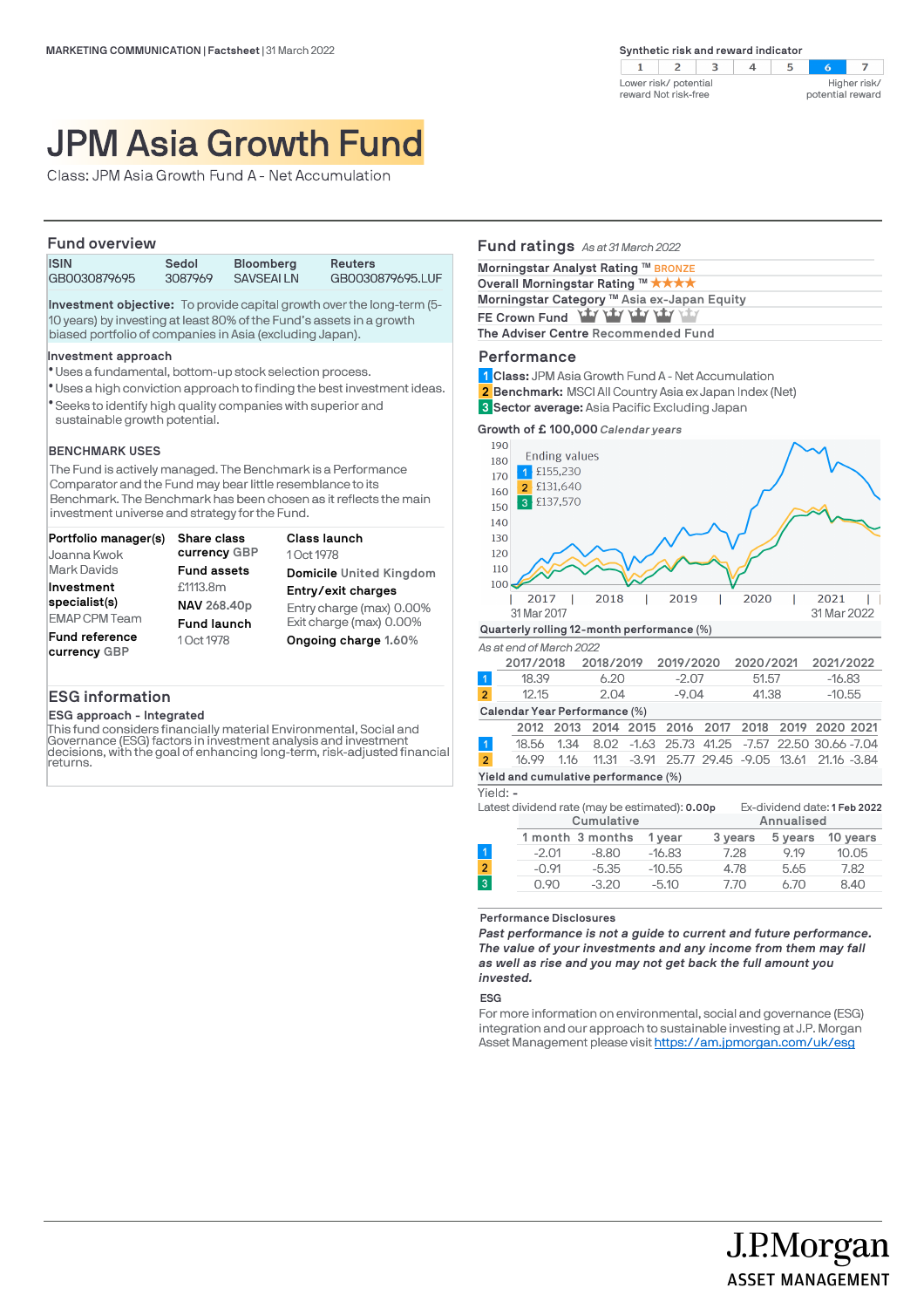# **Portfolio analysis**

| <b>Measurement</b>        | 3 years | 5 years |
|---------------------------|---------|---------|
| Correlation               | 0.95    | 0.96    |
| Alpha (%)                 | 2.39    | 3.35    |
| Beta                      | 1.09    | 1.09    |
| Annualised volatility (%) | 14.86   | 14.43   |
| Sharpe ratio              | 0.53    | 0.66    |
| Tracking error (%)        | 4.79    | 4.32    |
| Information ratio         | 0.55    | 0.82    |

# **Holdings**

| Top 10                   | Sector                        | % of assets |
|--------------------------|-------------------------------|-------------|
| Taiwan Semiconductor     | Information Technology        | 9.3         |
| Samsung Electronics      | Information Technology        | 8.3         |
| Tencent                  | Communication<br>Services     | 6.3         |
| AIA                      | Financials                    | 5.5         |
| <b>Bank Central Asia</b> | Financials                    | 3.4         |
| Alibaba                  | <b>Consumer Discretionary</b> | 2.8         |
| <b>HDFC</b>              | Financials                    | 2.8         |
| <b>SK Hynix</b>          | Information Technology        | 2.7         |
| China Merchants Bank     | Financials                    | 2.4         |
| Bank Rakyat Indonesia    | Financials                    | 2.4         |

## **Market cap (%) (USD)**



| Regions (%) |      | Compared to benchmark |
|-------------|------|-----------------------|
| China       | 28.5 | $-5.9$                |
| Taiwan      | 17.6 | $-0.9$                |
| Hong Kong   | 13.2 | $+5.9$                |
| India       | 12.5 | $-2.5$                |
| Korea       | 11.9 | $-2.5$                |
| Indonesia   | 8.6  | $+6.6$                |
| Singapore   | 3.5  | $-0.2$                |
| Thailand    | 2.4  | $+0.3$                |
| Vietnam     | 0.6  | $+0.6$                |
| Malaysia    | 0.0  | $-1.7$                |
| Philippines | 0.0  | $-0.9$                |
| Cash        | 1.2  | $+1.2$                |

| Sectors (%)                   |      | Compared to benchmark |
|-------------------------------|------|-----------------------|
| Financials                    | 32.4 | $+11.7$               |
| Information Technology        | 28.7 | $+4.0$                |
| <b>Communication Services</b> | 12.5 | $+2.5$                |
| <b>Consumer Discretionary</b> | 11.8 | $-1.5$                |
| Industrials                   | 5.1  | $-1.5$                |
| <b>Consumer Staples</b>       | 4.8  | 0.0                   |
| <b>Health Care</b>            | 2.4  | $-1.5$                |
| <b>Real Estate</b>            | 1.1  | $-2.9$                |
| <b>Materials</b>              | 0.0  | $-5.6$                |
| Energy                        | 0.0  | $-3.5$                |
| <b>Utilities</b>              | 0.0  | $-2.9$                |
| Cash                          | 1.2  | $+1.2$                |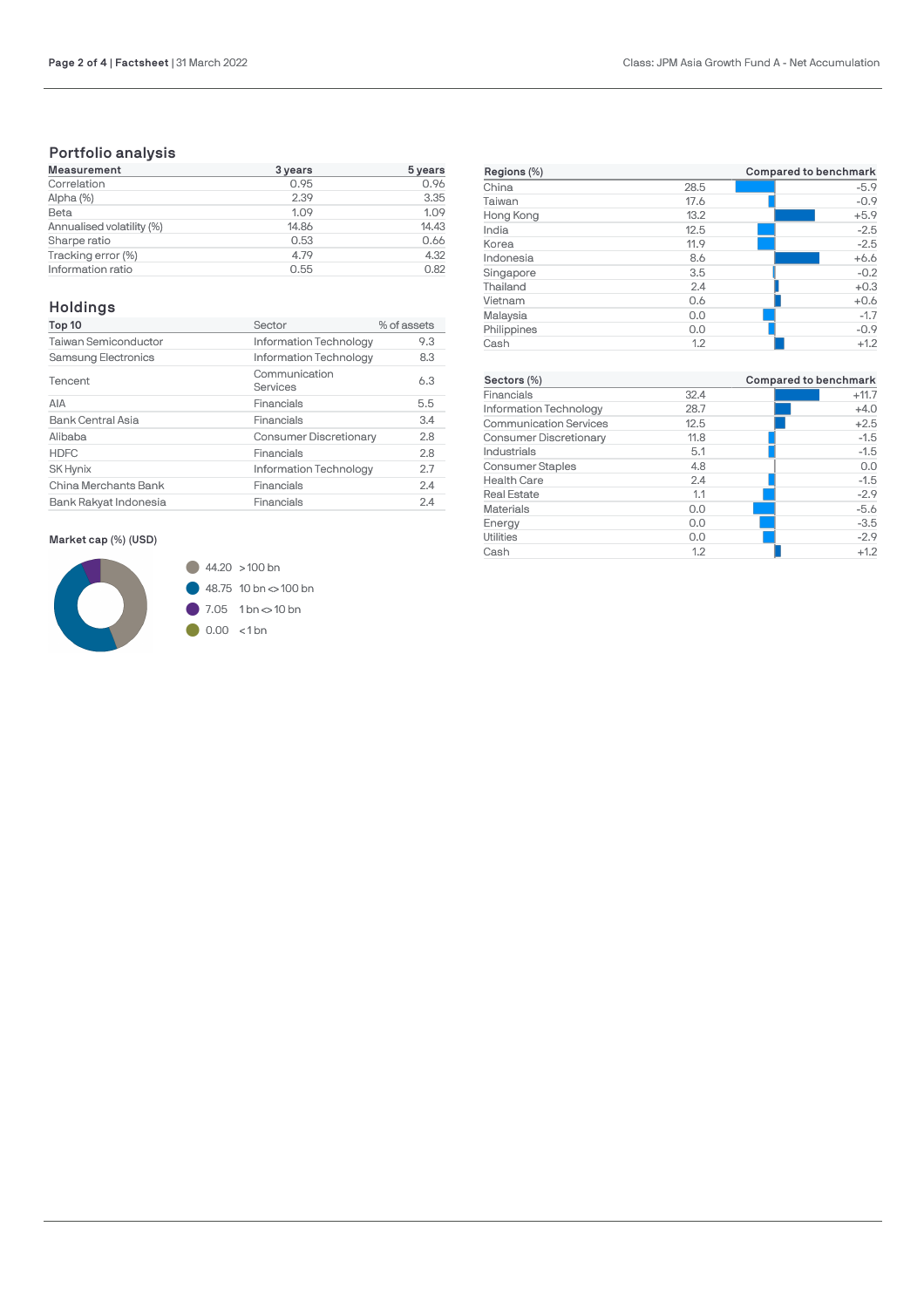## **Key risks**

The Fund is subject to **Investment risks** and **Other associated risks** from the techniques and securities it uses to seek to achieve its objective. The table on the right explains how these risks relate to each other and the **Outcomes to the Shareholder** that could affect an investment in the Fund. Investors should also read [Risk Descriptions](https://am.jpmorgan.com/gb/en/asset-management/adv/products/fund-explorer/oeics) in the Prospectus for a full description of each risk.

#### **Investment risks** *Risks from the Fund´s techniques and securities.*

| <b>Techniques</b><br>Concentration<br>Hedging<br>Style bias | <b>Securities</b><br>China<br><b>Emerging markets</b><br>Equities | Participation notes<br>Smaller companies |
|-------------------------------------------------------------|-------------------------------------------------------------------|------------------------------------------|
|                                                             |                                                                   |                                          |

## **Other associated risks** *Further risks the Fund is exposed to from its use of the techniques and securities above.*

| Currency | Market | Liquidity |
|----------|--------|-----------|
|----------|--------|-----------|

## ▼ **Outcomes to the Shareholder** *Potential impact of the risks above*

| Loss                | <b>Volatility</b>   | Failure to meet the |
|---------------------|---------------------|---------------------|
| Shareholders        | Shares of the       | Fund's objective.   |
| could lose some or  | Fund will fluctuate |                     |
| all of their money. | in value.           |                     |

## **General Disclosures**

**Before investing, obtain and review the current Prospectus, Key Investor Information Document (KIID) and the Key Features Document/Terms & Conditions for this fund which are available in English from JPMorgan Asset Management (UK) Limited or at [https://am.jpmorgan.com](https://am.jpmorgan.com/).** 

This material should not be considered as advice or an investment recommendation. Fund holdings and performance are likely to have changed since the report date. No provider of information presented here, including index and ratings information, is liable for damages or losses of any type arising from use of their information. No warranty of accuracy is given and no liability in respect of any error or omission is accepted.

To the extent permitted by applicable law, we may record telephone calls and monitor electronic communications to comply with our legal and regulatory obligations and internal policies. Personal data will be collected, stored and processed by J.P. Morgan Asset Management in accordance with our EMEA Privacy Policy [www.jpmorgan.com/emea-privacy-policy](https://www.jpmorgan.com/emea-privacy-policy)

For additional information on the fund's target market please refer to the Prospectus.

**Synthetic risk and reward indicator** Based on share class volatility for the past 5 years. See Key Investor Information Document (KIID) for details.

As at 29/09/17 the investment objective of the Sub-Fund was changed.

## **Performance information**

Source: J.P.Morgan Asset Management. Share class performance shown is based on the quoted price of the share class, assumes any net income was reinvested, and includes ongoing charges but not any entry or exit fees.

Indices do not include fees or operating expenses and you cannot invest in them.

The Yield reflects net distributions declared over the past 12 months as a percentage of the quoted price at the date shown. It does not include the Entry charge and investors may be subject to tax on their distributions. Where a portion of the fund's expenses are charged to capital this has the effect of increasing the distribution for the year and constraining the fund's capital performance to an equivalent extent.

#### **Information Sources**

Fund information, including performance calculations and other data, is provided by J.P. Morgan Asset Management (the marketing name for the asset management businesses of JPMorgan Chase & Co and its affiliates worldwide).

**All data is as at the document date unless indicated otherwise.** © 2022 Morningstar. All Rights Reserved. The information contained herein: (1) is proprietary to Morningstar; (2) may not be copied or distributed; and (3) is not warranted to be accurate, complete or timely. Neither Morningstar nor its content providers are responsible for any damages or losses arising from any use of this information.

Benchmark Source: MSCI. Neither MSCI nor any other party involved in or related to compiling, computing or creating the MSCI data makes any express or implied warranties or representations with respect to such data (or the results to be obtained by the use thereof), and all such parties hereby expressly disclaim all warranties of originality, accuracy, completeness, merchantability or fitness for a particular purpose with respect to any of such data. Without limiting any of the foregoing, in no event shall MSCI, any of its affiliates or any third party involved, in or related to compiling, computing, or creating the data have any liability for any direct, indirect, special, punitive, consequential or any other damages (including lost profits) even if notified of the possibility of such damages. No further distribution or dissemination of the MSCI data is permitted without MSCI's express written consent.

### **Issuer**

JPMorgan Asset Management (UK) Limited Registered address: 25 Bank Street, Canary Wharf, London E14 5JP, United Kingdom. Authorised and regulated by the Financial Conduct Authority. Registered in England No. 01161446.

## **Definitions**

**NAV** Net Asset Value of a fund's assets less its liabilities per Share. **Quoted Price** The single price at which all client orders are executed.

**Morningstar Analyst Rating ™** Morningstar's forward looking fund rating.

**Overall Morningstar Rating ™** assessment of a fund's past performance, based on both return and risk and shows how similar investments compare with their competitors. Investment decisions should not be based on a high rating alone.

**FE Crown rating** are quantitative ratings ranging from one to five designed to help investors identify funds which have displayed superior performance in terms of stockpicking, consistency and risk control.

FE Crown Fund Ratings are however purely quantitative and backward looking, and, as such, cannot offer any certainty about the future.

FE Trustnet crown rating as at 31 March 2022.

**The Adviser Centre** , as at 31 March 2022.

They have three key ratings: Established; Positive Watch; Recommended.

**Correlation** measures the relationship between the movement of the fund and its benchmark. A correlation of 1.00 indicates that the fund perfectly matched its benchmark.

**Alpha (%)** a measure of excess return generated by a manager compared to the benchmark. An alpha of 1.00 indicates that a fund has outperformed its benchmark by 1%.

**Beta** a measure of a fund's sensitivity to market movements (as represented by the fund's benchmark). A beta of 1.10 suggests the fund could perform 10% better than the benchmark in up markets and 10% worse in down markets, assuming all other factors remain constant.

**Annualised volatility (%)** an absolute measure of volatility and measures the extent to which returns vary up and down over a given period. High volatility means that the returns have been more variable over time. The measure is expressed as an annualised value. **Sharpe ratio** measures the performance of an investment adjusting for the amount of risk taken (compared a risk-free investment). The higher the Sharpe ratio the better the returns compared to the risk taken.

**Tracking error (%)** measures how much a fund's returns deviate